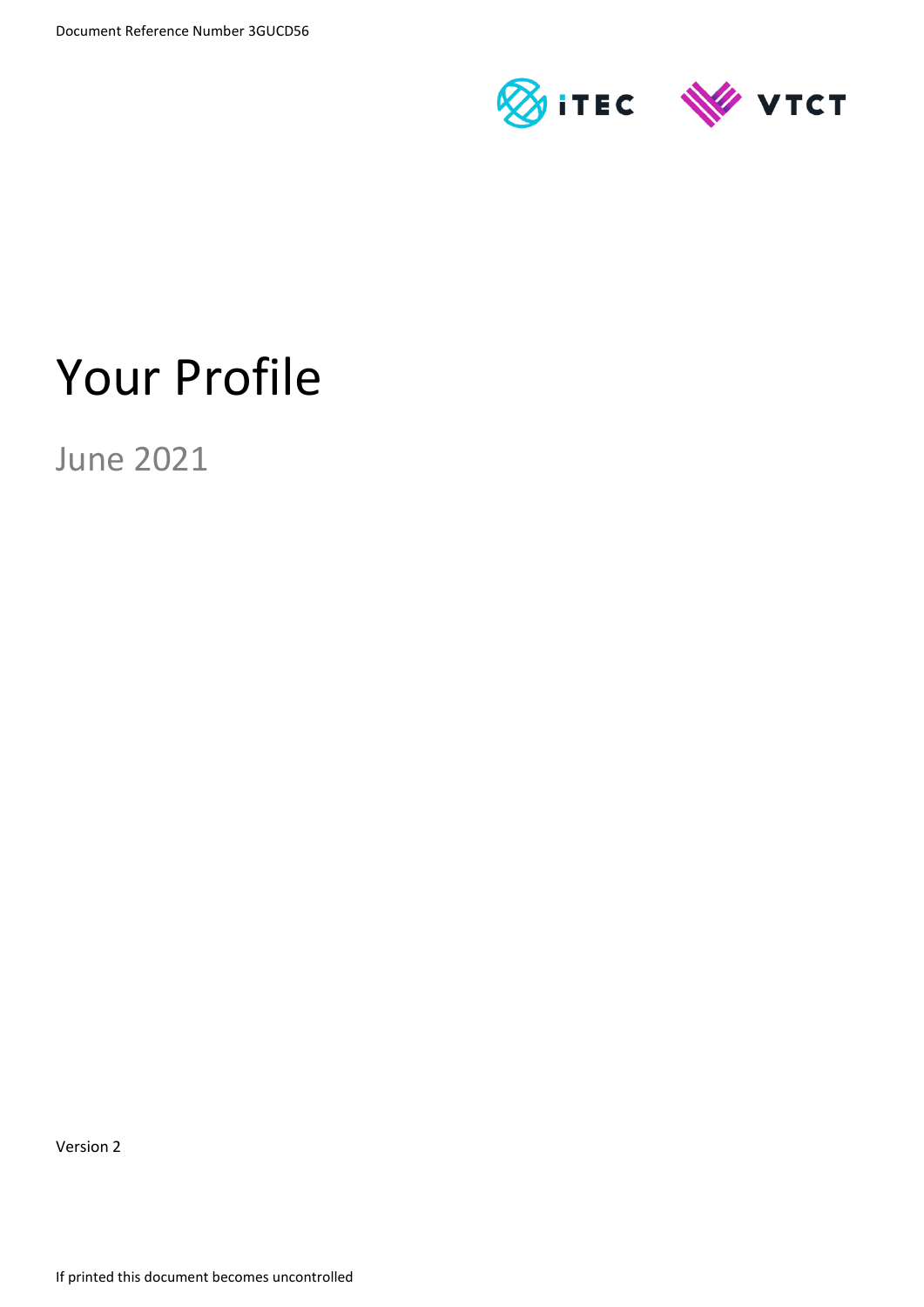

**Contents**

| ᆠ. |  |
|----|--|
|    |  |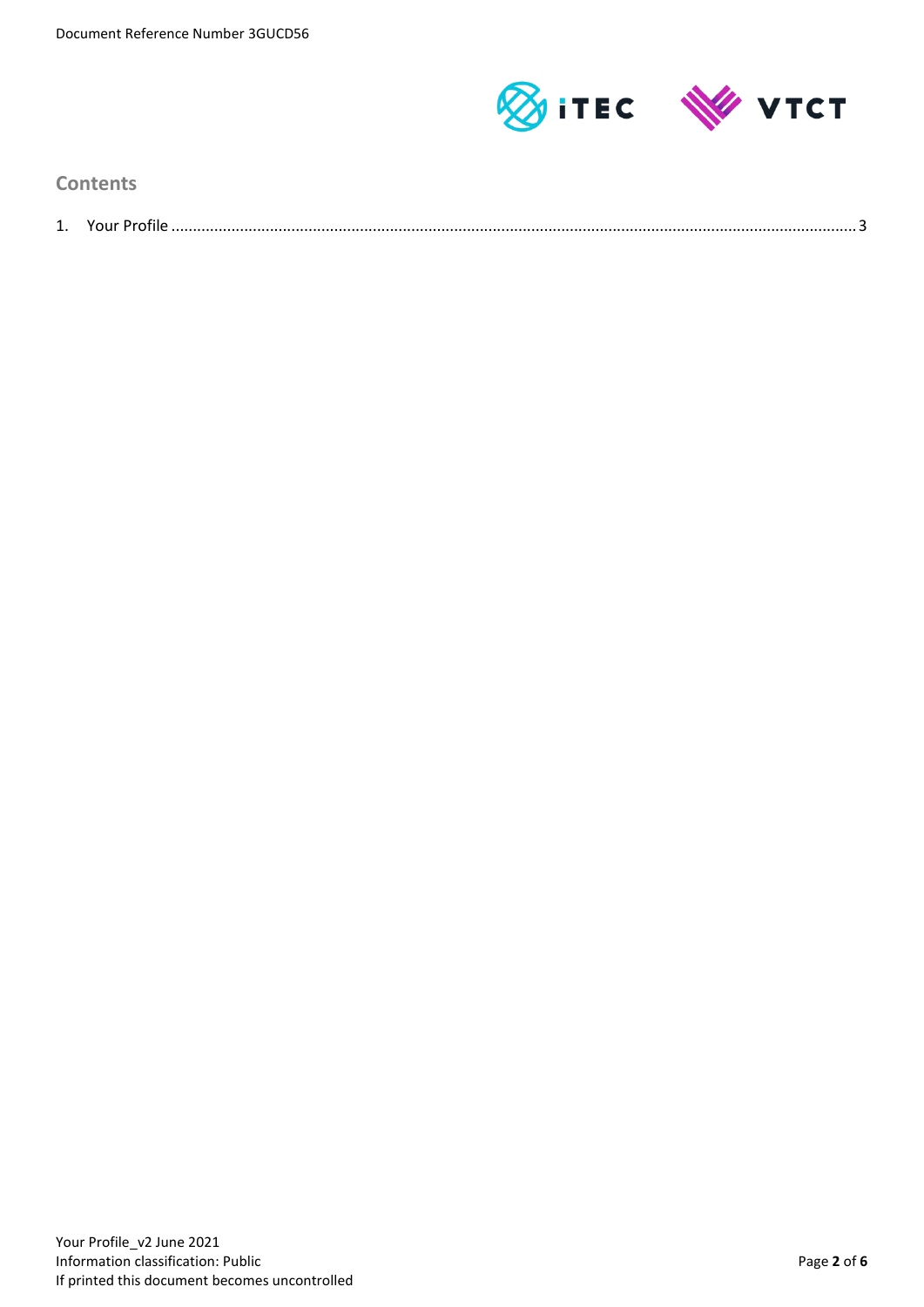

# **1. Your Profile**

### 1) Select your name link.

|                        | <b>ManageAssess</b><br>Home<br><b>Journal</b>        | Components | Overview                                 | <b>Files</b><br><b>Groups</b> | <b>Users</b>            |                                       | Jon Assessor<br>(Teacher)<br>Log out <sup>(+</sup> |
|------------------------|------------------------------------------------------|------------|------------------------------------------|-------------------------------|-------------------------|---------------------------------------|----------------------------------------------------|
| ≡<br>Menu              |                                                      |            |                                          |                               |                         |                                       |                                                    |
|                        | Level 2 NVQ Diploma in Beauty Therapy General        |            |                                          |                               |                         |                                       |                                                    |
| Component Breakdown    |                                                      |            |                                          |                               |                         |                                       |                                                    |
|                        | Open (17) Awaiting Marking (0) Marked (0)            |            |                                          |                               |                         |                                       |                                                    |
|                        | Individual Student Progress                          |            |                                          |                               |                         | Showing: most complete least complete |                                                    |
| Student                | Qualification                                        | Unit count | Overall progress                         | <b>Components</b><br>to mark  | Components<br>completed | Components<br>overdue                 | Actions                                            |
| Jon Learner2           | Level 2 NVQ Diploma in Beauty Therapy General        | 9/10       | х                                        | $\Omega$                      | 0/9                     | 0/9                                   | Upload an<br>View Prog                             |
| Jon Learner            | Level 2 NVQ Diploma in Beauty Therapy General 8 / 10 |            | <b>Contract Contract</b><br>$\mathbf{I}$ | $\circ$                       | 0/8                     | 0/8                                   | Upload an<br>View Prog                             |
| view more              |                                                      |            |                                          |                               |                         |                                       |                                                    |
| <b>Latest Activity</b> |                                                      |            |                                          |                               |                         | Showing: My Activity NewsFeed Show:   | $10$ $\div$                                        |
|                        |                                                      |            | $\leftarrow$ 1 >                         |                               |                         |                                       |                                                    |
|                        | https://manage.dahdev.get/orgfile/                   |            |                                          |                               |                         |                                       |                                                    |

2) On the Preferences tab, you can set your Homepage preference. This means you can choose where you will land within the system after logging in.

You can also show or hide units that have been marked/signed off by the IQA

| ManageAssess                                  | Home        | Journal Components Overview Files Groups Users |  |  | Jon Assessor &<br>(Teacher)<br>Log out <sup>(*</sup> |
|-----------------------------------------------|-------------|------------------------------------------------|--|--|------------------------------------------------------|
| Ξ<br>Menu                                     |             |                                                |  |  |                                                      |
| Preferences<br>Personal<br>Password<br>Avatar | Quota       |                                                |  |  |                                                      |
|                                               |             |                                                |  |  |                                                      |
|                                               |             |                                                |  |  |                                                      |
|                                               |             |                                                |  |  |                                                      |
|                                               |             |                                                |  |  |                                                      |
| Options                                       |             |                                                |  |  |                                                      |
| Homepage                                      |             | ● Home ○ Files ○ Users ○ Groups ○ Components   |  |  |                                                      |
| Old<br>Components                             | Show O Hide |                                                |  |  |                                                      |
| Save                                          |             |                                                |  |  |                                                      |
|                                               |             |                                                |  |  |                                                      |
| DigitalAssess                                 |             |                                                |  |  | Terms and conditions © DigitalAssess 2017            |
|                                               |             |                                                |  |  |                                                      |
|                                               |             |                                                |  |  |                                                      |
|                                               |             |                                                |  |  |                                                      |
| https://manage.dabdev.net/profile/avatar/     |             |                                                |  |  |                                                      |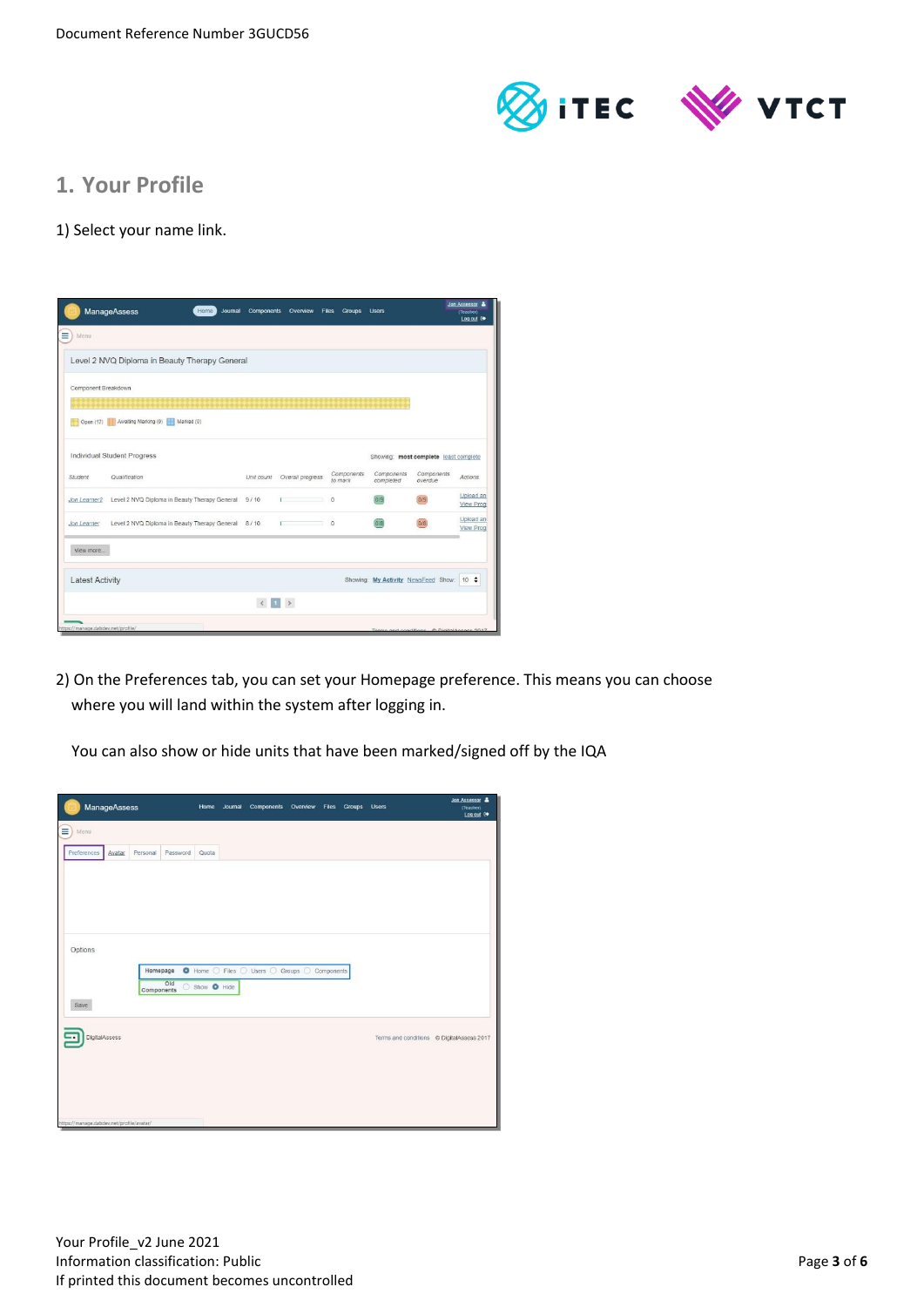

3) On the Avatar tab you can upload your Avatar picture.

| ManageAssess                                   | Home Journal Components Overview Files Groups Users |  |  | Jon Assessor &<br>(Teacher)<br>Log out <sup>®</sup> |
|------------------------------------------------|-----------------------------------------------------|--|--|-----------------------------------------------------|
| Ξ<br>Menu                                      |                                                     |  |  |                                                     |
| Preferences<br>Avatar<br>Personal<br>Password  | Quota                                               |  |  |                                                     |
| <b>Upload File</b>                             |                                                     |  |  |                                                     |
| <b>B</b> Drop file here or click to select it. |                                                     |  |  |                                                     |
| Choose File                                    | Upload File                                         |  |  |                                                     |
|                                                |                                                     |  |  |                                                     |
| DigitalAssess                                  |                                                     |  |  | Terms and conditions © DigitalAssess 2017           |
|                                                |                                                     |  |  |                                                     |
|                                                |                                                     |  |  |                                                     |
|                                                |                                                     |  |  |                                                     |
|                                                |                                                     |  |  |                                                     |
|                                                |                                                     |  |  |                                                     |
|                                                |                                                     |  |  |                                                     |
|                                                |                                                     |  |  |                                                     |
|                                                |                                                     |  |  |                                                     |
| https://manage.dabdev.net/profile/personal/    |                                                     |  |  |                                                     |

4) On the Personal tab you can edit your personal details and username/email address.

| ManageAssess                                  | Home  | Journal | Components | Overview | Files | Groups | <b>Users</b> | Jon Assessor &<br>(Toacher)<br>Log out <sup>(*)</sup> |
|-----------------------------------------------|-------|---------|------------|----------|-------|--------|--------------|-------------------------------------------------------|
| Ξ<br>Menu                                     |       |         |            |          |       |        |              |                                                       |
| Preferences<br>Personal<br>Password<br>Avatar | Quota |         |            |          |       |        |              |                                                       |
| <b>ULN</b>                                    |       |         |            |          |       |        |              |                                                       |
| ULN                                           |       |         |            |          |       |        |              |                                                       |
| Usemame                                       |       |         |            |          |       |        |              |                                                       |
| jsnvqvrqassessor                              |       |         |            |          |       |        |              |                                                       |
| Email                                         |       |         |            |          |       |        |              |                                                       |
| jsnvqvrqassessor@vtct.org.uk                  |       |         |            |          |       |        |              |                                                       |
| Given Name                                    |       |         |            |          |       |        |              |                                                       |
| Jon                                           |       |         |            |          |       |        |              |                                                       |
| Middle Name                                   |       |         |            |          |       |        |              |                                                       |
| Middle Name                                   |       |         |            |          |       |        |              |                                                       |
| Family Name                                   |       |         |            |          |       |        |              |                                                       |
| Assessor                                      |       |         |            |          |       |        |              |                                                       |
| Title                                         |       |         |            |          |       |        |              |                                                       |
| Miss                                          |       |         |            |          |       |        |              | ÷                                                     |
| Gender                                        |       |         |            |          |       |        |              |                                                       |
| Male                                          |       |         |            |          |       |        |              | ÷                                                     |
| Date of Birth                                 |       |         |            |          |       |        |              |                                                       |
| https://manage.dabdev.net/profile/password/   |       |         |            |          |       |        |              |                                                       |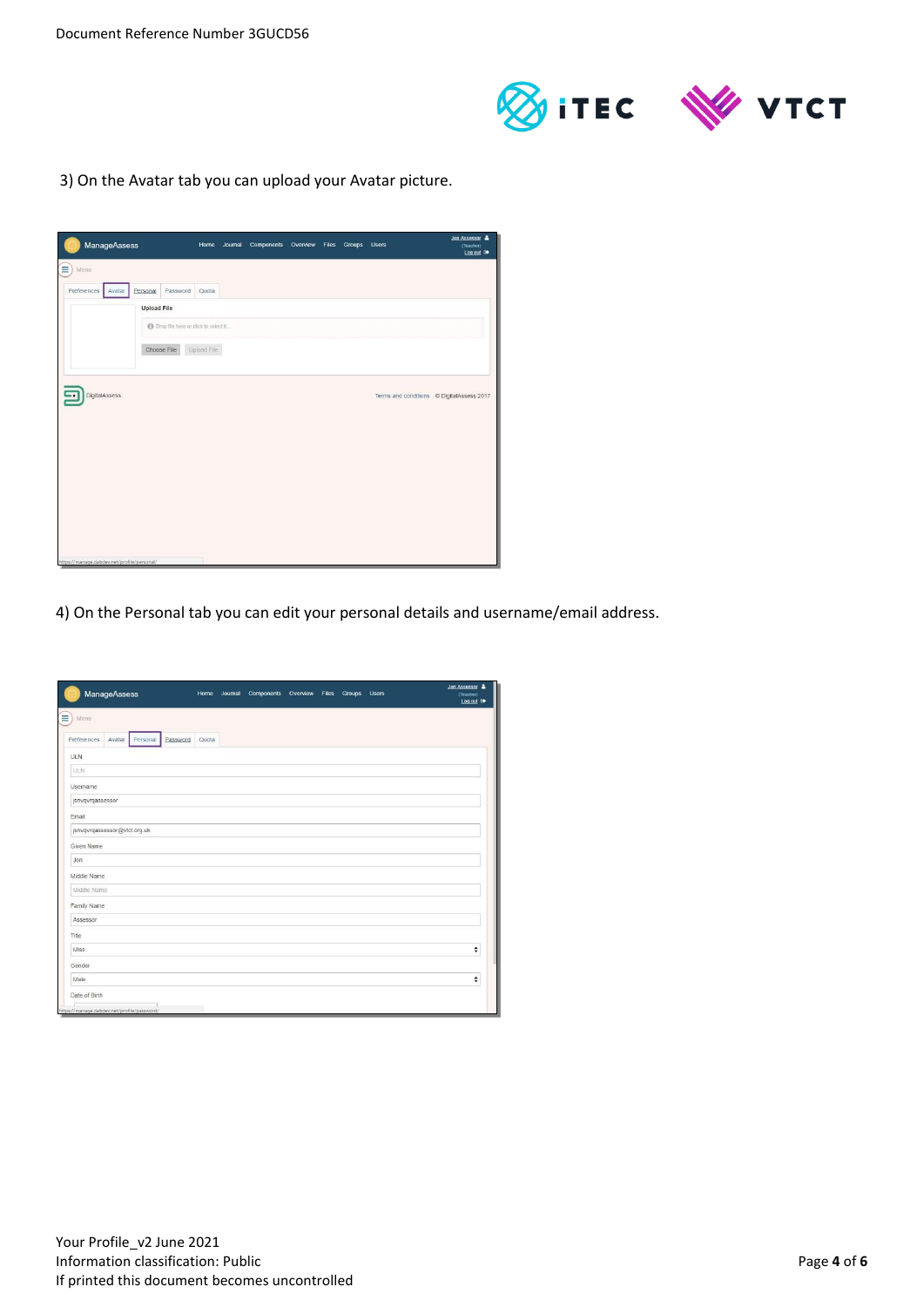

5) On the Password tab you can change your password.

Text Caption : Please ignore the Quota tab.

| ManageAssess                      | Home           | Journal Components Overview Files Groups Users |  |  | Jon Assessor<br>(Teacher)<br>Log out <sup>(*)</sup> |
|-----------------------------------|----------------|------------------------------------------------|--|--|-----------------------------------------------------|
| Ξ.<br>Menu                        |                |                                                |  |  |                                                     |
| Personal<br>Avatar<br>Preferences | Password Quota |                                                |  |  |                                                     |
| Existing Password                 |                |                                                |  |  |                                                     |
| Existing Password                 |                |                                                |  |  |                                                     |
| New Password                      |                |                                                |  |  |                                                     |
| New Password                      |                |                                                |  |  |                                                     |
| Repeat Password                   |                |                                                |  |  |                                                     |
| Repeat Password                   |                |                                                |  |  |                                                     |
| Save                              |                |                                                |  |  |                                                     |
| DigitalAssess                     |                |                                                |  |  | Terms and conditions © DigitalAssess 2017           |